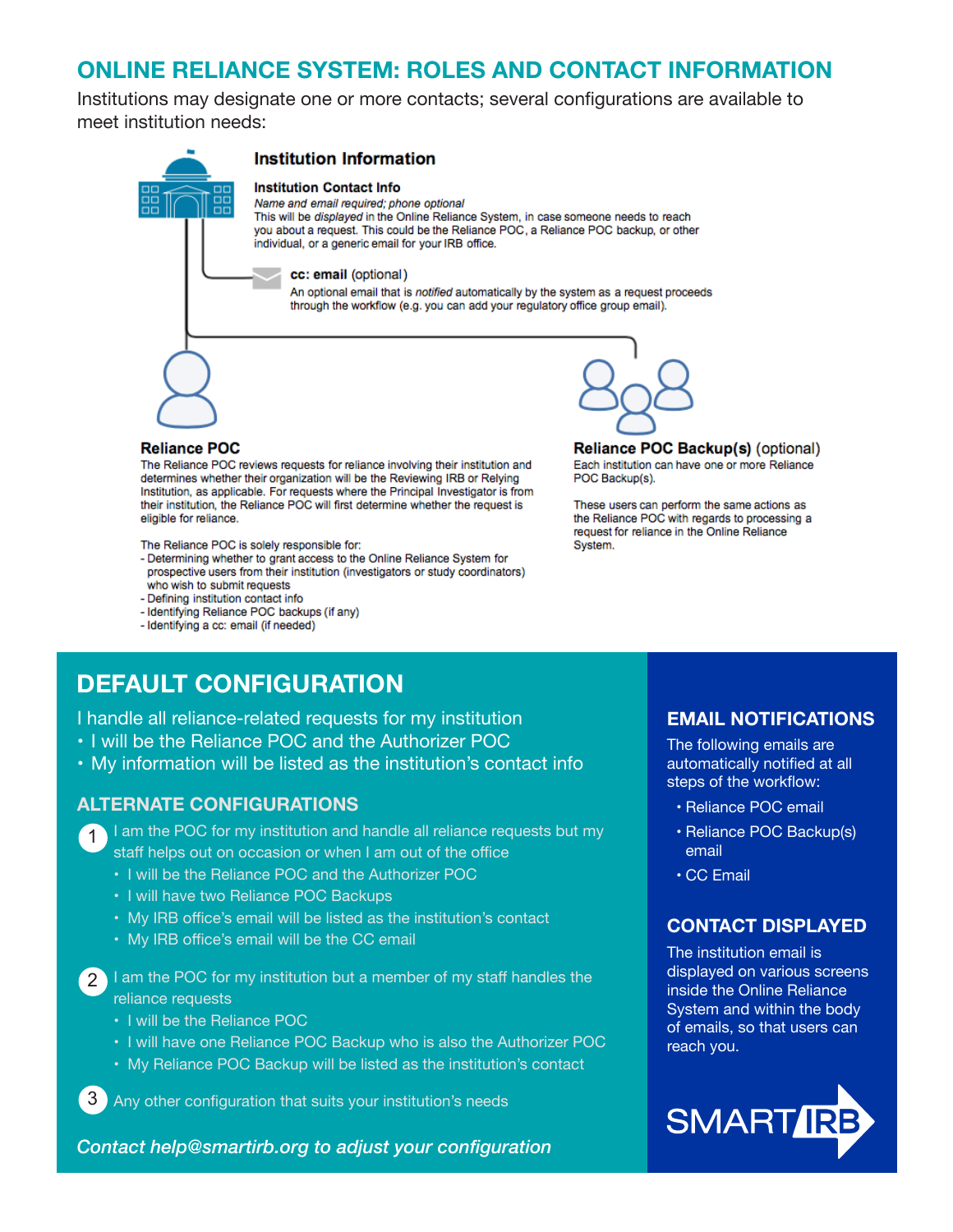## **WHERE WILL MY INSTITUTION'S CONTACT INFORMATION BE DISPLAYED?**

| <b>SMART RB</b> Reliance<br>Home                                                                                       | Logout                                                                                                                                                                                                                                                                        | You are logged in as reliance_poc@belledale.org              |  |  |  |
|------------------------------------------------------------------------------------------------------------------------|-------------------------------------------------------------------------------------------------------------------------------------------------------------------------------------------------------------------------------------------------------------------------------|--------------------------------------------------------------|--|--|--|
| <b>Request Details</b>                                                                                                 |                                                                                                                                                                                                                                                                               |                                                              |  |  |  |
| ID: 2 - Heart Health Today: New findings from the Framingham Heart Study                                               |                                                                                                                                                                                                                                                                               |                                                              |  |  |  |
| <b>Principal Investigator (PI)</b><br>Sophia Channing<br>Ridgeview Research Facility<br><b>Requested Reviewing IRB</b> | <b>Summary</b><br>Overall Status: Reviewing IRB Identified <sup>0</sup>                                                                                                                                                                                                       |                                                              |  |  |  |
| <b>Adams University</b><br><b>NCT Number</b><br><b>Add NCT Number</b>                                                  | <b>Action Required</b><br>涯<br><b>Role:</b> Site Involved                                                                                                                                                                                                                     | Institution contact name and<br>email will be displayed here |  |  |  |
| <b>Protocol Number(s)</b><br>Summary                                                                                   | • Review the request<br>. Discuss any concerns or local context issues with the POC for the Proposed Reviewing IRB: Hugh McIntyre<br>hugh_mcintyre@ridgeview.net.<br>• Indicate whether your institution is willing to rely on the IRB review of Ridgeview Research Facility. |                                                              |  |  |  |
| <b>Reliance Request</b><br><b>Reliance Pre-Check</b>                                                                   | for Belledale Institute<br><b>Enter Decision</b>                                                                                                                                                                                                                              |                                                              |  |  |  |

*Request details summary page*

| <b>SMART REP Reliance</b><br>Home                                                    | Logout                                    |                                                                              | You are logged in as reliance_poc@belledale.org |  |  |
|--------------------------------------------------------------------------------------|-------------------------------------------|------------------------------------------------------------------------------|-------------------------------------------------|--|--|
| <b>Request Details</b>                                                               |                                           |                                                                              |                                                 |  |  |
| ID: 2 - Heart Health Today: New findings from the Framingham Heart Study             |                                           |                                                                              |                                                 |  |  |
| <b>Principal Investigator (PI)</b><br>Sophia Channing<br>Ridgeview Research Facility | <b>Contact List</b>                       |                                                                              |                                                 |  |  |
| <b>Requested Reviewing IRB</b><br><b>Adams University</b>                            | <b>Submitter</b>                          | Arthur Doe, applicant@ridgeview.net                                          |                                                 |  |  |
| <b>NCT Number</b><br><b>Add NCT Number</b>                                           | <b>Principal Investigator</b>             | Sophia Channing, sophia.channing@ridgeview.net, 555-555-5555                 |                                                 |  |  |
| Protocol Number(s)                                                                   | <b>Institution Points of Contact</b>      |                                                                              |                                                 |  |  |
| Summary<br>Reliance Request                                                          | <b>Adams University</b>                   | <b>Jared Turner</b><br>jturner@adams.org, 123-123-123                        | Institution<br>contact name                     |  |  |
| <b>Reliance Pre-Check</b><br><b>Reviewing IRB</b>                                    | <b>Belledale Institute</b>                | <b>Belledale Regulatory Office</b><br>irb_office@Belledale.org, 123-232-2322 | and email will be<br>displayed here             |  |  |
| <b>Ridgeview Research Facility</b><br><b>Involved Institutions</b>                   | Ridgeview Research Facility               | <b>Hugh McIntyre</b><br>hugh.mcintyre@ridgeview.net, 555-555-5555            |                                                 |  |  |
| O<br><b>Belledale Institute</b><br><b>Ridgeview Research Facility</b>                | Site Investigators and Research Personnel |                                                                              |                                                 |  |  |
| O<br>Determination                                                                   | <b>Belledale Institute</b>                |                                                                              |                                                 |  |  |
|                                                                                      | <b>Site Investigator</b>                  | Perminder Singh, psingh@belledale.org, 305-288-9240                          |                                                 |  |  |
| <b>Contact Information</b><br><b>Contact List for this Request</b>                   | Ridgeview Research Facility               |                                                                              |                                                 |  |  |
|                                                                                      | <b>Site Investigator</b>                  | Sophia Channing, sophia.channing@ridgeview.net, 555-555-5555                 |                                                 |  |  |
| <b>Need Help?</b>                                                                    |                                           |                                                                              |                                                 |  |  |